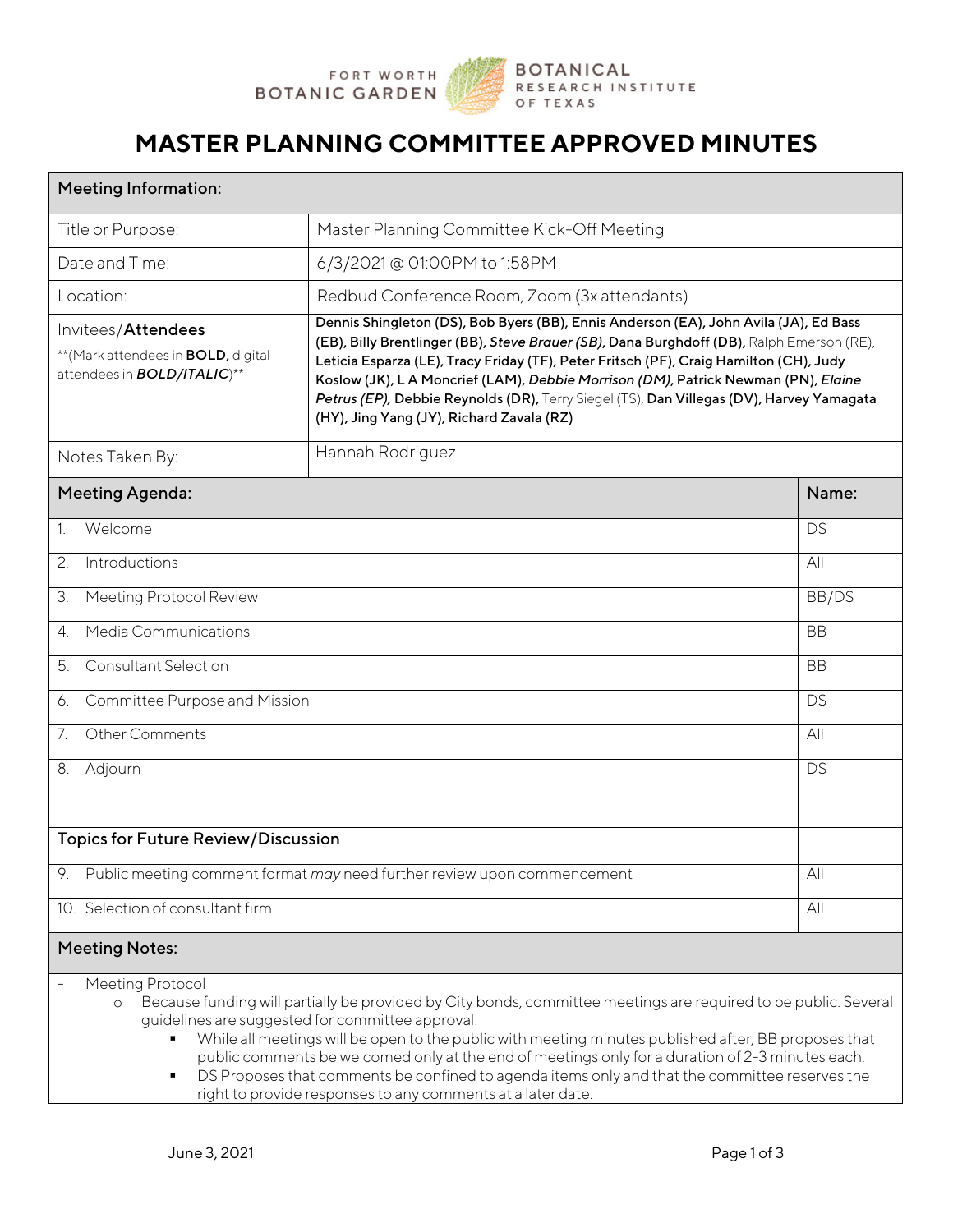

# **MASTER PLANNING COMMITTEE APPROVED MINUTES**

- BB stresses the desire of the public involvement to communicate a mentality of transparency for committee decisions moving forward.
- Meeting dates will be publicized via City Secretary's calendar on the City website, FWBG|BRIT website, and other public calendar announcements. Efforts will be taken to increase publicity as much as possible to increase community input.
	- Community enthusiasm and inclusion will hopefully ensure expedience of Parks Board and City approval.
- Committee agrees that further review of public comment management may be needed upon meeting commencement.
- o Minutes will be available after the meetings via email to committee members. Members are encouraged to review for accuracy. Committee consensus is to approve meeting minutes between meetings and publish for public reference after formal approval at the meeting following the documented gathering.
- o The final product of the meeting will be a submittable Master Plan for city approval.
	- Final product will be approved by the FWBG|BRIT Board and submitted to the City by the Board Executive Committee.
- o Committee agrees that future meetings should be scheduled with as much notice as possible to ensure maximum availability of all members. In general, Tuesdays and Fridays are unavailable for members.
	- Next meeting will be planned for early in July (working around the Independence Day holiday) to interview consultant firms. Subsequent meetings will be spaced further apart and will be coordinated with selected consultant firm to center around project progression (per CH comment).
	- Committee leadership will work to provide a consistent timeframe for future meetings with next meeting date(s) to be sent in the next 1-2 weeks.

#### Media Communications

- o BB requests that any and all media inquiries received by individual committee members be directed to BB or Chris Smith, FWBG|BRIT Director of Marketing and Communication, for responses. It is the committee's intent to provide a unified voice for this campaign.
- o Committee members will be notified of any anticipated press appearances or coverage by Chris Smith; she can provide committee members with talking points in case they are approached by the media afterwards.
- o RZ will contact Michelle in public relations at the City to coordinate with Chris Smith on this.

#### Consultant Selections

- o Two (2) responses to our RFP were received and both are strong candidates. The committee plans to interview both sets of consultants prior to selection.
	- PN comments that the response of only two (2) of the ten (10) invited firms is indicative of backlogged firm project scheduling due to COVID-19 rather than a general disinterest in the project. It is the general opinion of committee leadership that both responding firms are excellent firms with great track records.
	- As an interview and committee feedback format, BB proposes to schedule both consultant teams in one day and retain committee members following interviews for feedback on the interviews.
		- $\check{\phantom{\phi}}$  If a clear consensus is expressed, a firm may be selected during this meeting. If additional time is needed to reflect on qualifications, a digital poll will be distributed for voting.
	- Firm selection interviews will not be open to public attendance.
- Committee Purpose and Mission
	- DS invites committee to provide feedback on the "FWBG|BRIT Master Plan Committee" document handout per HY's question, while input is encouraged on "the mission and vision of joint institution", this mission will be primarily defined by the strategic plan under development.
	- Documents to be made available to committee members include: the strategic plan, the Task Force Report (and related PowerPoint presentations as provided to the City of Fort Worth Parks Board).
- Additional comments
	- o Park Board communication will be upheld by DV to generate interest in the committee decisions with the City of Fort Worth.
	- o Thank you Dennis Shingleton